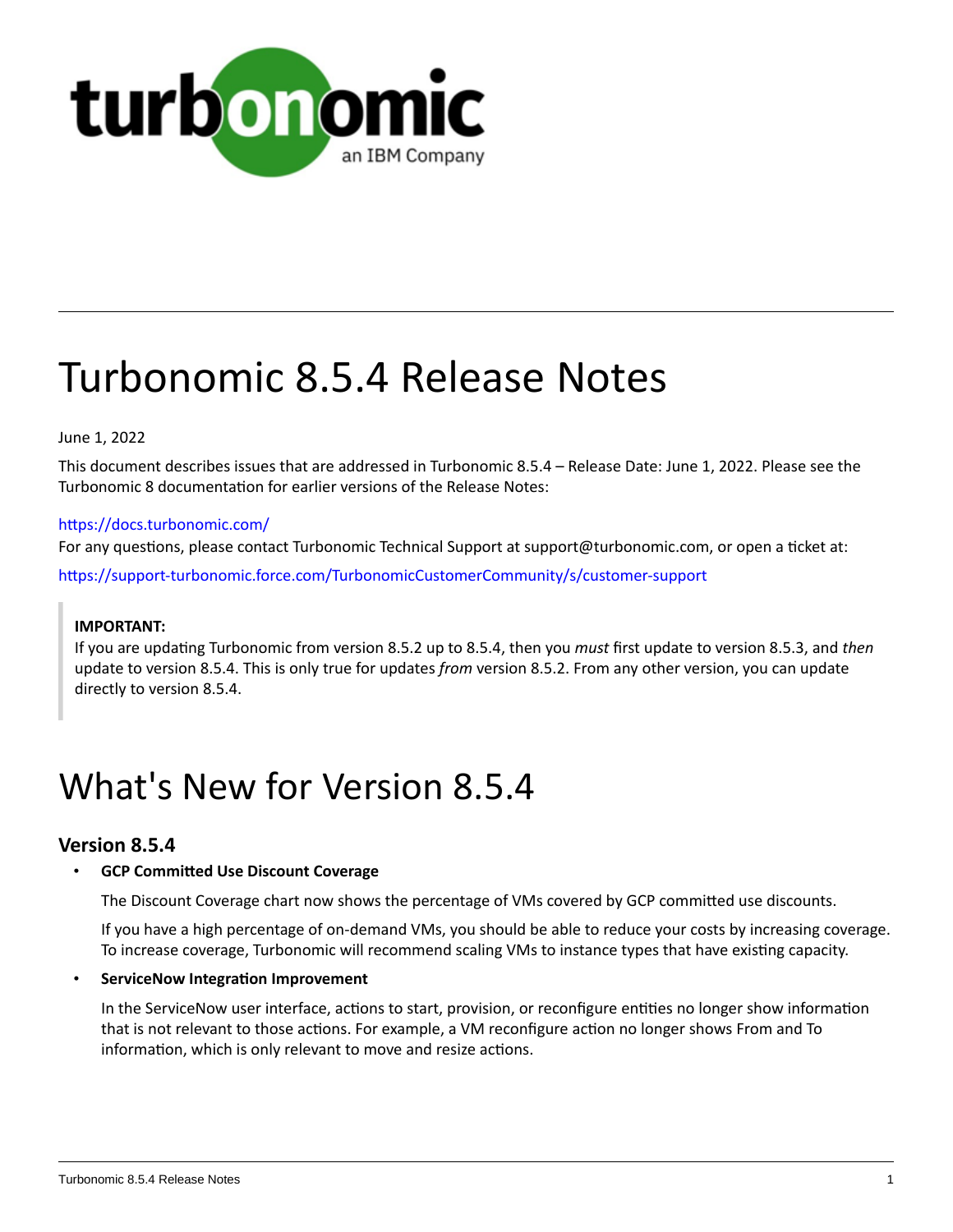

# Versioning Explanation

Turbonomic versioning uses V-R-M elements (Version, Release, Modification) in the version number to express the status of a given release, as follows:

| <b>Numbered Element</b>                                       | <b>Example</b> | <b>Description</b>                                                                                                                                                           |
|---------------------------------------------------------------|----------------|------------------------------------------------------------------------------------------------------------------------------------------------------------------------------|
| V - Version number                                            | 8.X.X          | Changes to platform architecture or significant changes to<br>$\bullet$<br>data models                                                                                       |
| <b>R</b> - Release number                                     | X.2.X          | Major feature changes<br>$\bullet$                                                                                                                                           |
| M - Modification number is ze-<br>ro $(0)$                    | X.X.0          | A quarterly release<br>$\bullet$<br>All preview features from previous bi-weekly releases are<br>$\bullet$<br>now GA<br>No new preview features in this release<br>$\bullet$ |
| M - Modification number is<br>greater than zero (1 or higher) | X.X.3          | A bi-weekly release<br>$\bullet$<br>Can include new preview features<br>٠<br>Includes fixed issues<br>$\bullet$                                                              |

# **NOTE:**

For API developers, the X.X.1 release can include final implementations of deprecated API features. These final implementations can make API changes that are not backward-compatible.

# **NOTE:**

# **Deprecation Notice for Tbmigrate, the Classic-To-XL Migration Tool**

Starting with the 8.5.0 release of Turbonomic, we will no longer support the Classic-To-XL Migration Tool. This tool provides a scripted interface that you can use to migrate from Classic installations (the 6.x version families) to XL installations (the 8.x version families).

You can still use this tool to migrate from Classic to the 8.4.x version family. We recommend that you migrate to version 8.4.0, then update to the latest version.

If you need to perform a migration after we release Turbonomic 8.5.0, you will be instructed to install and migrate to version 8.4.0, and then update that installation to the later version.

For more information, see "Appendix: Migrating Turbonomic from Classic to XL" in the *Turbonomic Installation Guide*.

# Configuration Requirements

For this release of Turbonomic, you should satisfy the following configuration requirements.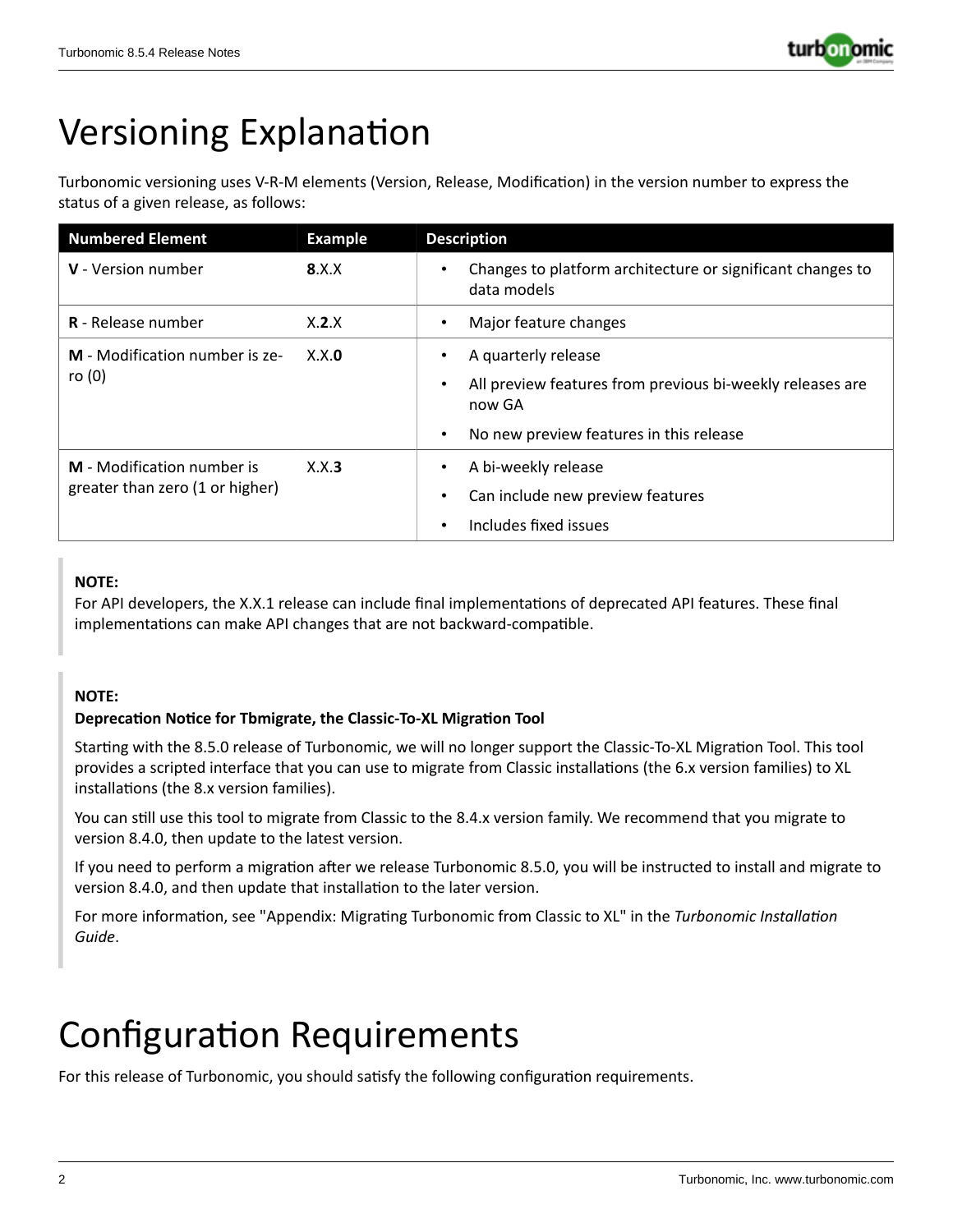

# **Turbonomic Updates and Operator Version**

Turbonomic deploys as a cloud-native application on a Kubernetes cluster. This cluster can be pre-configured on a VM that you deploy, or you can deploy Turbonomic to a Kubernetes cluster in your environment. In either case, Turbonomic uses an *Operator* to manage the application deployment.

For different versions of Turbonomic, we change the version of Operator you should use, as follows:

| <b>Product Version:</b> | <b>Operator Version:</b> |
|-------------------------|--------------------------|
| 8.5.4                   | 42.10                    |
| $8.5.2 - 8.5.3$         | 42.9                     |
| $8.4.6 - 8.5.1$         | 42.7                     |
| $8.4.4 - 8.4.5$         | 42.6                     |
| 8.4.3                   | 42.5                     |
| $8.4.1 - 8.4.2$         | 42.4                     |
| $8.3.5 - 8.4.0$         | 42.3                     |
| 8.3.4                   | 42.2                     |
| $8.3.2 - 8.3.3$         | 42.1                     |
| 8.3.1                   | 42.0                     |
| 8.3.0                   | 8.2                      |

When you update Turbonomic, you should be sure to always include the matching version of Operator in the update. When you perform an online or offline update according to the instructions in the Installation Guide, the procedure should automatically include the latest Operator.

If you have installed Turbonomic on a Kubernetes cluster, you might need to manually update the Operator version.

### **OpenShift Installations of Turbonomic**

*For versions of OpenShift 4.x or later*, if you manage your installation via OpenShift Operator Hub, navigate the OPC Console to **Installed Operators**. Select the version of the Turbonomic Operator that you want to use, and click **Update**. This should update the Operator, and you can now update Turbonomic to the matching version.

### **Other Kubernetes Installations of Turbonomic**

For installations on other supported Kubernetes platforms, you can update the Operator version in either one of two ways:

- Directly edit the running deployment of Turbonomic:
	- 1. Enter EDIT mode for your cluster.

kubectl edit deployment t8c-operator -n {YourNamespace}

2. Edit the Operator image.

Find and edit image: {required value}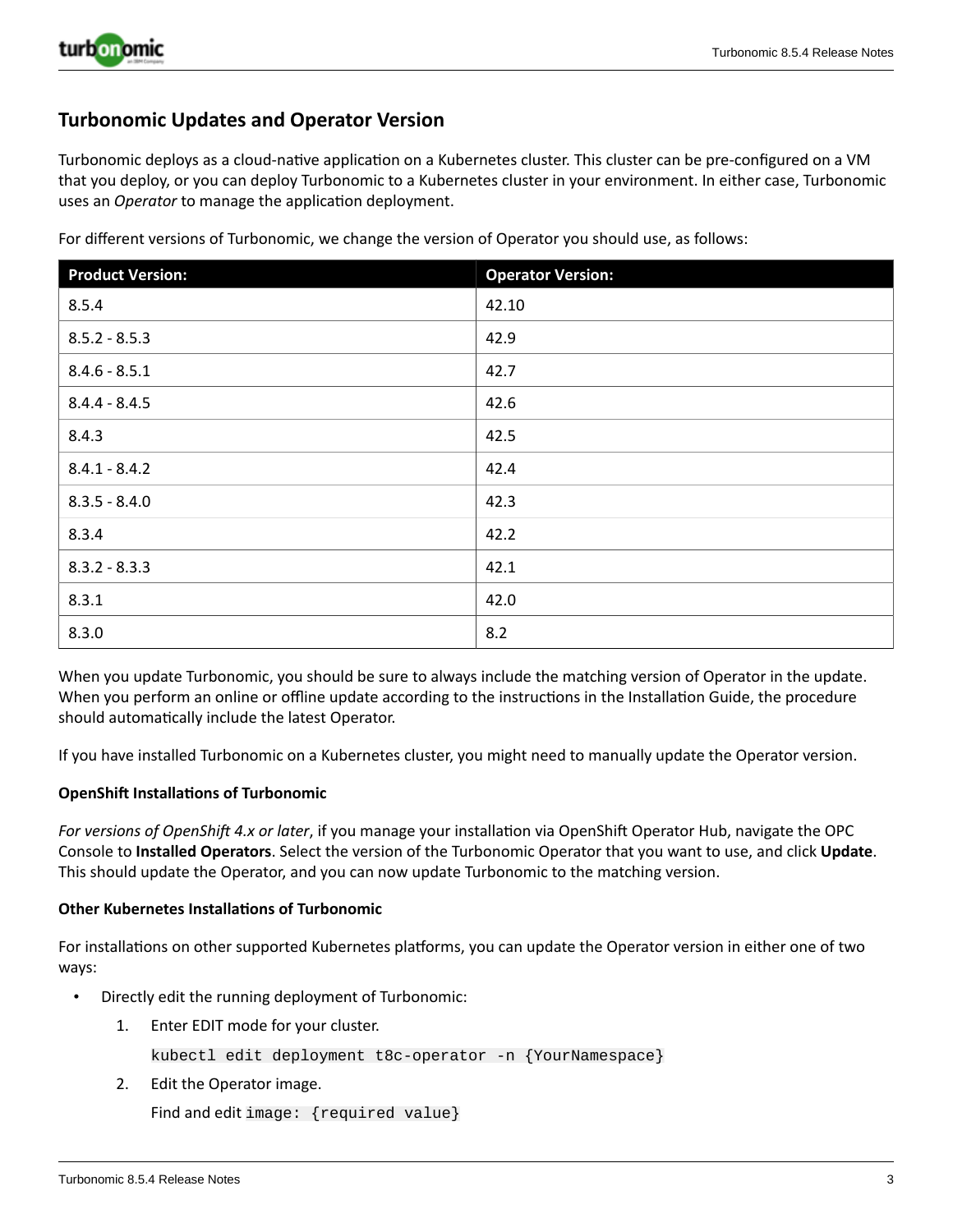

3. Validate that the Operator pod is ready.

Execute the command: kubectl get pods -n {YourNamespace}, and verify that the pod is running and ready.

- Edit the Turbonomic deployment YAML file:
	- 1. Open the Operator deployment file for editing.

In the location where you store your manifests, open the file operator.yaml. This should be the file that you use to deploy the t8c-operator pod.

2. Edit the Operator image.

Find and edit image: {required value}

3. Apply the change to the operator.

kubectl apply -f operator.yaml

4. Validate that the Operator pod is ready.

Execute the command: kubectl get pods  $-n$  {YourNamespace}, and verify that the pod is running and ready.

After you have updated the Operator version, and you have verified that the pod is running and ready, you can edit your Custom Resource declaration to update Turbonomic to the version that matches your Operator version.

For more information, contact your support representative.

# **Supported MariaDB Version for OVA and VHD Installations**

For its default historical database on OVA and VHD installations, Turbonomic currently supports MariaDB version 10.5.13. This support includes comprehensive testing and quality control for Turbonomic usage of the historical database.

# **IMPORTANT:**

Do not update MariaDB to later versions (10.5.14 or 10.5.15). Turbonomic does not support operation with versions later than 10.5.13 on OVA or VHD installations.

If you are running Turbonomic installed as an OVA or VHD image, and using the database that is included in that installation, then you must use version 10.5.13. For versions of Turbonomic that you installed as an OVA or VHD *before* version 8.4.6, it is likely that you need to update your MariaDB.

For information about updating your MariaDB instance, see "Verifying your MariaDB Version" in the latest version of the *Turbonomic Installation Guide*.

# **Required Database Capacities**

For Turbonomic versions 8.0.6 or later, your historical database must provide certain storage size capacities. For MariaDB or MySQL installations, you must ensure your database provides the necessary messaging and logging capacity.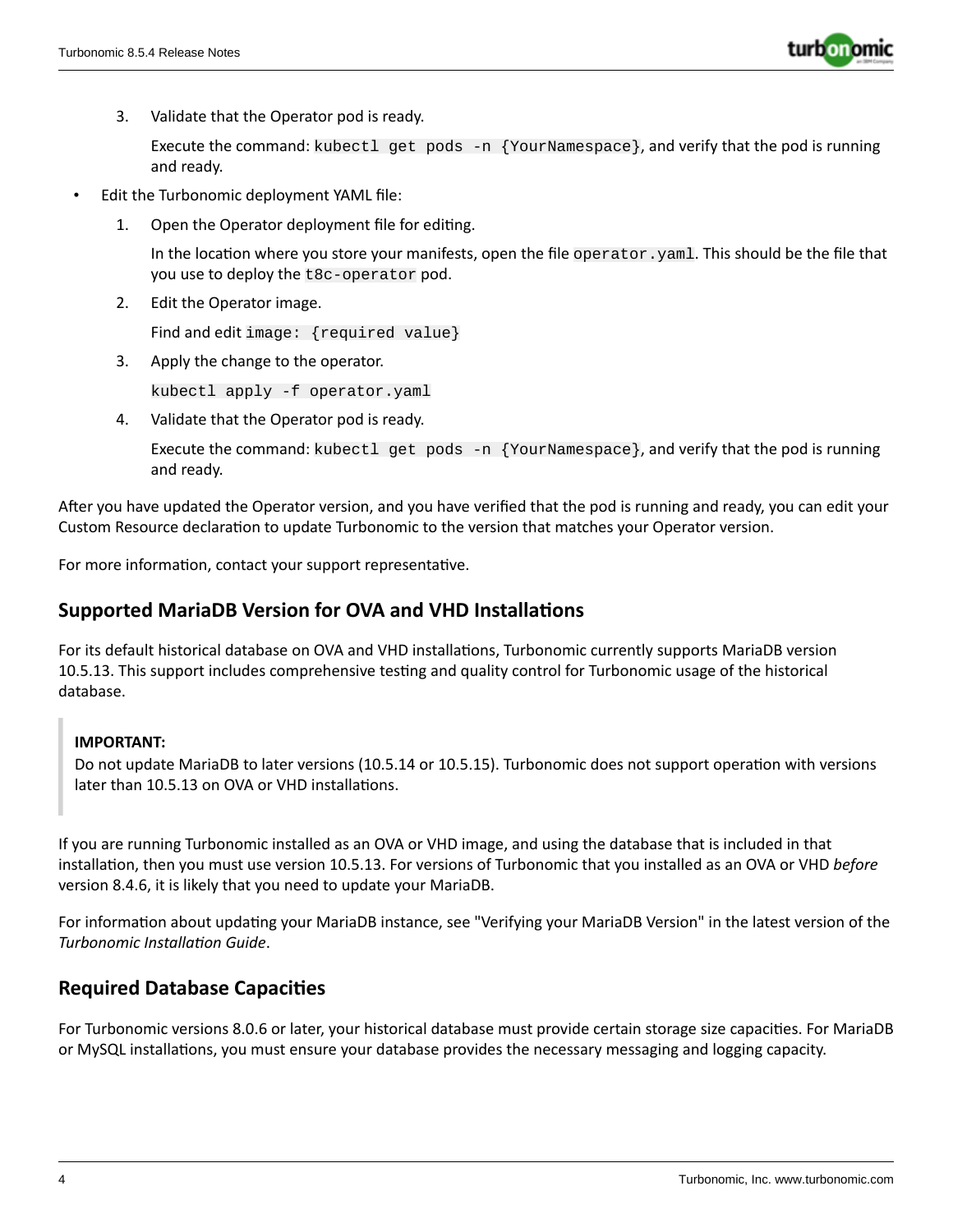

If you installed Turbonomic as an OVA, and use the included MariaDB for the historic database, the easiest way to set the correct capacities is to update your Turbonomic to version 8.0.7 or later. For more information, see "Increasing your Database Capacities" in the latest version of the *Turbonomic Installation Guide*.

# **SQL Modes for External Databases**

If you deploy Turbonomic to work with an external database instead of the included historical database, then you must specify the correct SQL modes for the database. Configure the database to support:

{{ERROR\_FOR\_DIVISION\_BY\_ZERO,NO\_AUTO\_CREATE\_USER,NO\_ENGINE\_SUBSTITUTION}}

In particular, the SQL modes should *not* include ONLY\_FULL\_GROUP\_BY, NO\_ZERO\_IN\_DATE, or NO\_ZERO\_DATE.

# **External Databases and Turbonomic Updates**

If you have deployed Turbonomic with an external database server, for some updates you might need to manually create a new database and user for that deployment. This is important if your external database server is multi-tenant, or if your deployment does not grant administrative privileges to Turbonomic.

# **NOTE:**

If your external database server is multi-tenant, or if your database server does not grant administrative privileges to *Turbonomic, then you must continue with this configuration requirement*.

Azure database services are multi-tenant. If you deployed an external database on Azure, this configuration requirement applies to you.

If you deployed your database server in a way that grants Turbonomic privileges to create new databases and new users, then the update will automatically create the required database. This configuration requirement does not apply to you and you do not need to take any action.

For some Turbonomic updates, the updated version includes new databases on the historical database server. If you are updating to one of these versions, then you must *first* create the new database, and a user account with privileges to access that database. After you have done this, you can update to the latest version of Turbonomic.

For more information, see "External DBs and Turbonomic Updates" in the latest version of the *Turbonomic Installation Guide*.

# **Transport Layer Security Requirements**

By default, Turbonomic requires Transport Layer Security (TLS) version 1.2 to establish secure communications with targets. Most targets should have TLS 1.2 enabled. However, some targets might not have TLS enabled, or they might have enabled an earlier version. In that case, you will see handshake errors when Turbonomic tries to connect with the target service. When you go to the Target Configuration view, you will see a Validation Failed status for such targets.

In particular, we have found that NetApp filers often have TLS disabled by default, and that the latest version they support is TLS 1.0. If your NetApp target fails to validate, this is could be the cause.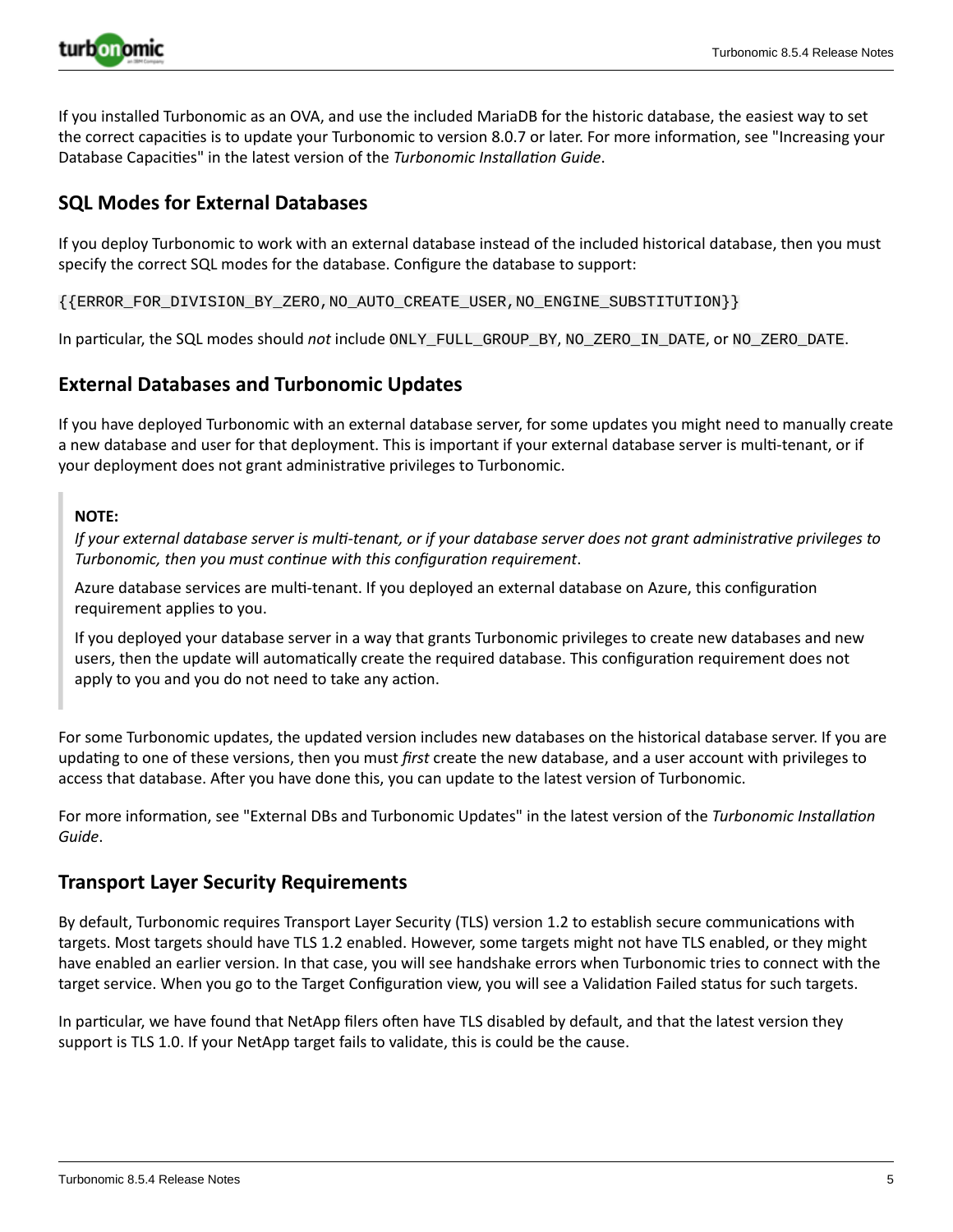

If target validation fails because of TLS support, you might see validation errors with the following strings:

No appropriate protocol

To correct this error, ensure that you have enabled the latest version of TLS that your target technology supports. If this does not resolve the issue, please contact Technical Support.

• Certificates does not conform to algorithm constraints

To correct this error, refer to the documentation for your target technology (for example, refer to NetApp documentation) for instructions to generate a certification key with a length of 1024 or greater on your target server. If this does not resolve the issue, please contact Turbonomic Technical Support.

# Fixed Issues

• **Fixed Issue:**

# **Under rare circumstances the platform components can fail to start.**

Under rare circumstances, when you restart the Turbonomic platform some of the components can fail to start up.

• **Fixed Issue:**

### **Customer Issue 120335**

### **For Instana, discovery can fail if analysis gets an empty list of IP addresses.**

For Instana environments, the target should send a list of IP addresses for the hosts that the Instana agent monitors. If any agent sends an empty list of IP addresses, Instana discovery fails.

• **Fixed Issue:**

# **For Kubernetes environments, under rare circumstances actions to move pods can result in CrashLoopBackOff.**

For Kubernetes environments, under rare circumstances an action to move a pod that uses MariaDB can result in CrashLoopBackOff. This can occur if you use secrets for the MariaDB credentials.

• **Fixed Issue:**

**Customer Issue 120207**

### **Webhooks for After Execution can fail to trigger for some actions.**

For some actions, a Web Hook for After Execution fails to trigger.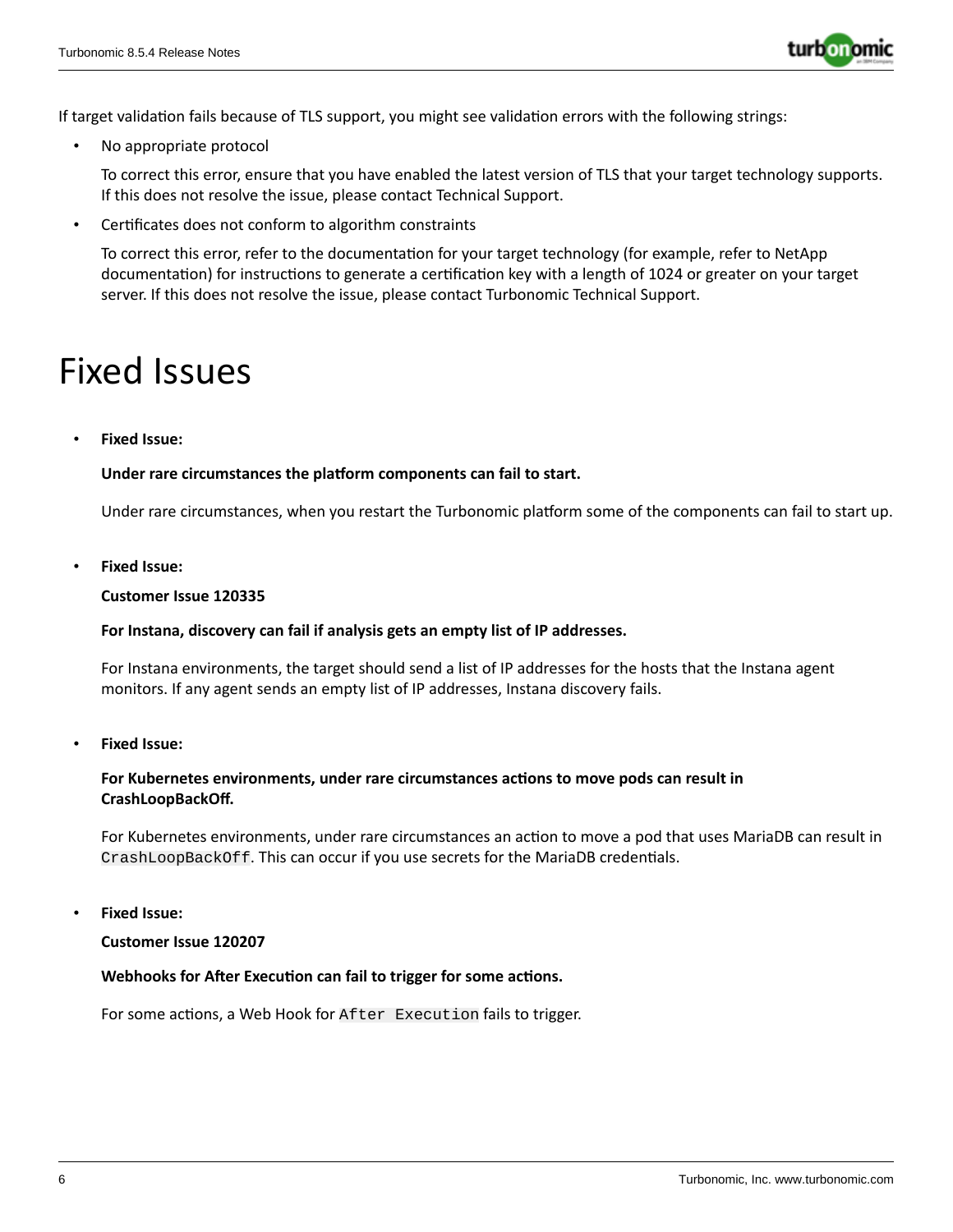

• **Fixed Issue:**

#### **Customer Issue 120152**

#### **Performance to access historical data must be improved.**

Because of poor performance when accessing historical data, some UI views can be slow to update, and plans can take too long to execute.

• **Fixed Issue:**

#### **Customer Issue 120092**

### **Users with the Deployer role cannot create policies.**

For a user with the Deployer role, the user interface does not give the option to create policies.

• **Fixed Issue:**

#### **Customer Issue 120018**

#### **Under rare circumstances, analysis can fail to execute some automated actions.**

Under rare circumstances, analysis can fail to execute some automated actions. This can happen if the action has been recommended multiple times before Turbonomic tries to execute it.

• **Fixed Issue:**

#### **Customer Issue 120360**

# **Hardware Replace plans can fail to place workloads on hosts.**

When running a Hardware Replace plan, the plan can fail to place workloads onto HCI hosts.

• **Fixed Issue:**

#### **Customer Issue 119887**

#### **For Azure, under rare circumstances analysis can fail to include actions it had generated previously.**

For Azure environments, under rare circumstances different passes of analysis can show different action recommendations, even if the environment remains unchanged.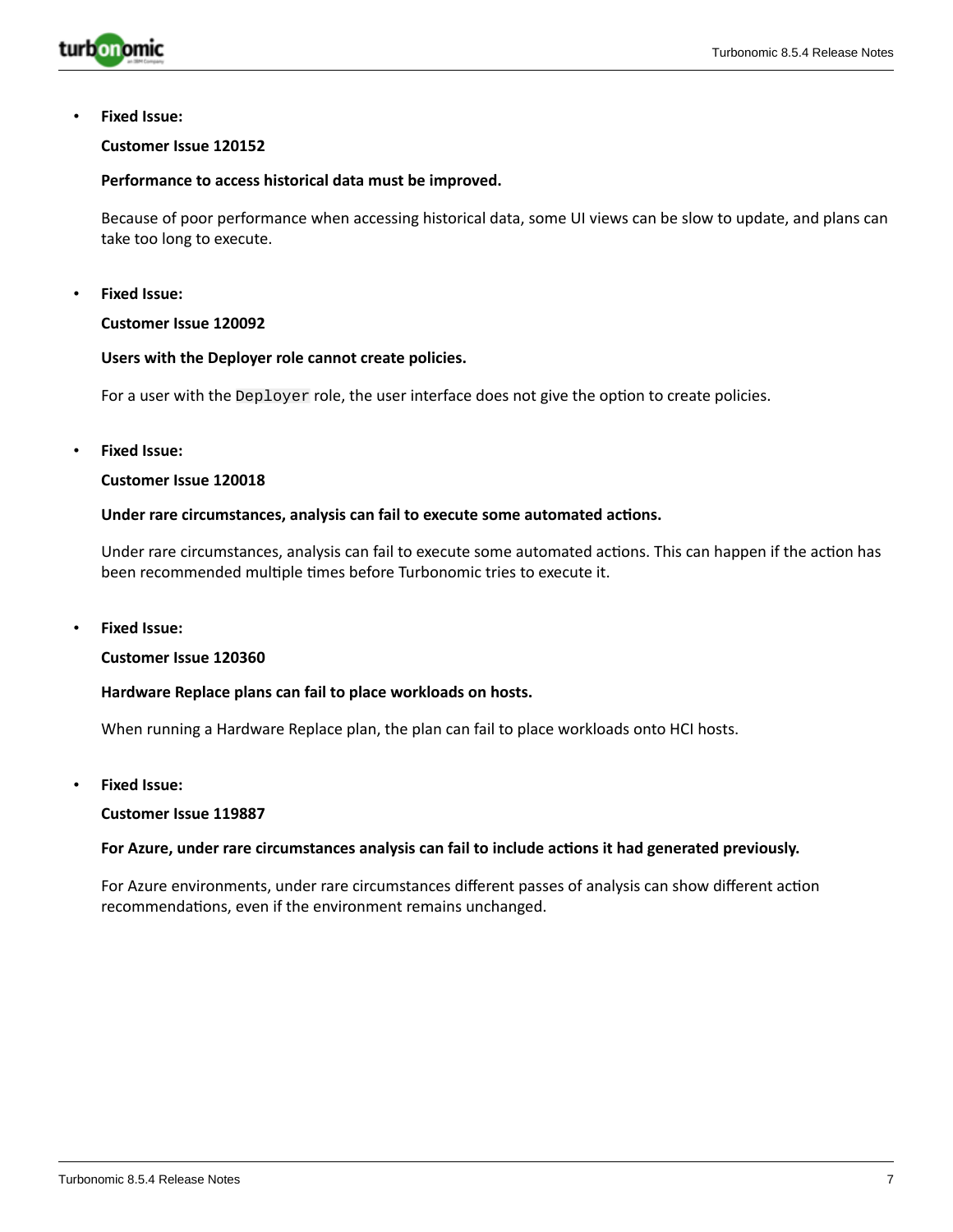

• **Fixed Issue:**

# **Customer Issue 119796**

# **For policies, the scheduled execution time can be off by one hour.**

If you create an execution schedule that triggers at 2:00 am, the execution time can fail to take into account the changes to Daylight Savings or Standard time. For example, if you created the 2:00 am schedule during standard time, during Daylight Savings Time the schedule can trigger at 1:00 am.

• **Fixed Issue:**

# **Customer Issue 119504**

**Under some circumstances, charts can fail to show resource capacity or utilization data, and action details can fail to show action impact data.**

Under some circumstances, charts can fail to show resource capacity or utilization data, and action details can fail to show action impact data.

# Known Issues

• **Known Issue:**

### Under specific conditions, an update of the platform can cause it to lose all of its target configurations.

When updating Turbonomic from a version earlier than 8.5.3, if the username for any user accounts includes a % character, the update will fail to include your target configurations.

If this occurs when you update, contact your support representative for assistance.

### **NOTE:**

You should always back up your installation before you run an update.

### • **Known Issue:**

**Customer Issue 119952,120367**

# **For AWS environments that have RI discount sharing turned off, analysis does not manage RI coverage and utilization.**

In AWS, you can turn off RI discount sharing for specific accounts. These accounts will not share any discounts with other accounts. Turbonomic does not recognize RI coverage or utilization for these accounts. For example, the RI Coverage and RI Utilization charts will show zero values.

If you encounter this situation, contact your support representative for a possible workaround.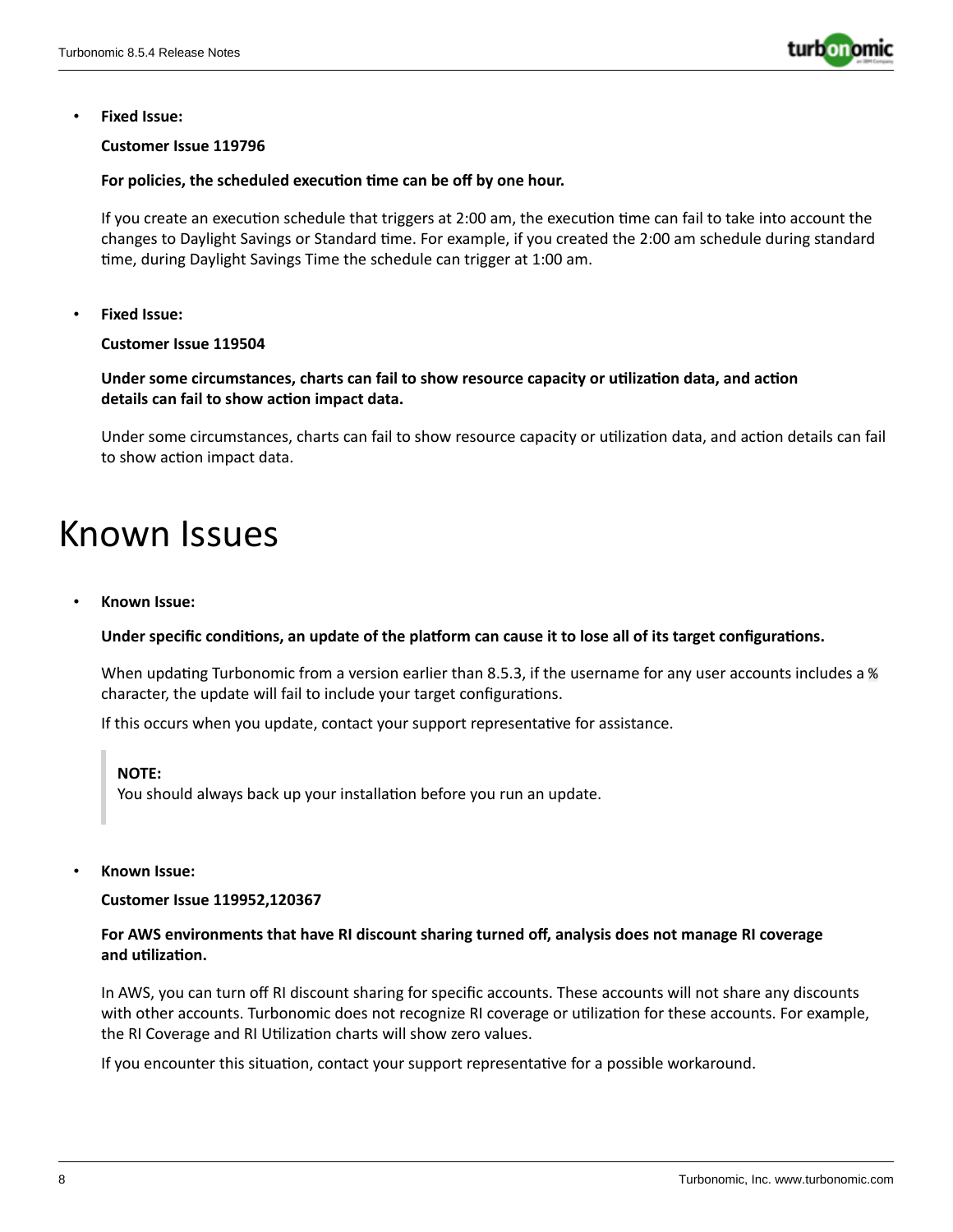

#### **Customer Issue 119471,119789**

#### **For Headroom plans, you can specify the desired state for overprovisioned commodities.**

Turbonomic runs nightly plans to calculate headroom in clusters; the number of VMs you can add to a cluster without exceeding limits for Memory, CPU, or storage. For example, if you want a desired state of 80% consumption, the plan will not add VMs that will exceed 80% utilization of resources in the cluster.

Note that reservations use these headroom calculations to determine whether Turbonomic can place the workloads in a reservation request.

By default, plans do not keep the utilization of overprovisioned resources within the desired state (80% in the above example). The plan calculates 100% utilization of overprovisioned resources. However, when placing reservations in the cluster, analysis could recommend provisioning new hosts as a way to keep the overprovisioned resources within the desired state.

We have introduced a setting you can make to enforce the desired state on overprovisioned resources. This can result in a lower calculated headroom. But when a reservation places and powers on a new VM, it is guaranteed to fit on the current infrastructure. Analysis will not see a need to provision a new host to support the VM's overprovisioned resources.

To turn on this feature, edit the topology-processor settings in the cr.yaml file:

1. Open an SSH terminal session on your Turbonomic instance.

Log in with the System Administrator that you set up when you installed Turbonomic.

2. Open the cr.yaml file for editing. For example:

vi /opt/turbonomic/kubernetes/operator/deploy/crds/charts\_v1alpha1\_xl\_cr.yaml

- 3. In the spec/properties section, find the entry for the topology-processor component.
- 4. Add the following properties to the component spec:

considerDesiredStateForProvisioningInClusterHeadroomPlan: true

considerUtilizationConstraintInClusterHeadroomPlan: true

5. Save and apply your changes to the platform.

After you save your changes, use kubectl to apply the changes:

kubectl apply -f /opt/turbonomic/kubernetes/operator/deploy/crds/ charts\_v1alpha1\_xl\_cr.yaml

For assistance, contact your Support representative.

#### • **Known Issue:**

#### **For Kubernetes, in some environments analysis cannot execute Scale Node actions.**

For Kubernetes OCP 4.x and AKS environments, Turbonomic can generate and execute Scale Node actions. However, if the environment includes other K8s distributions that don't support execution of Scale Node actions (EKS, AKS, and OCP), then Turbonomic can disable execution of *all* Scale Node actions in the environment.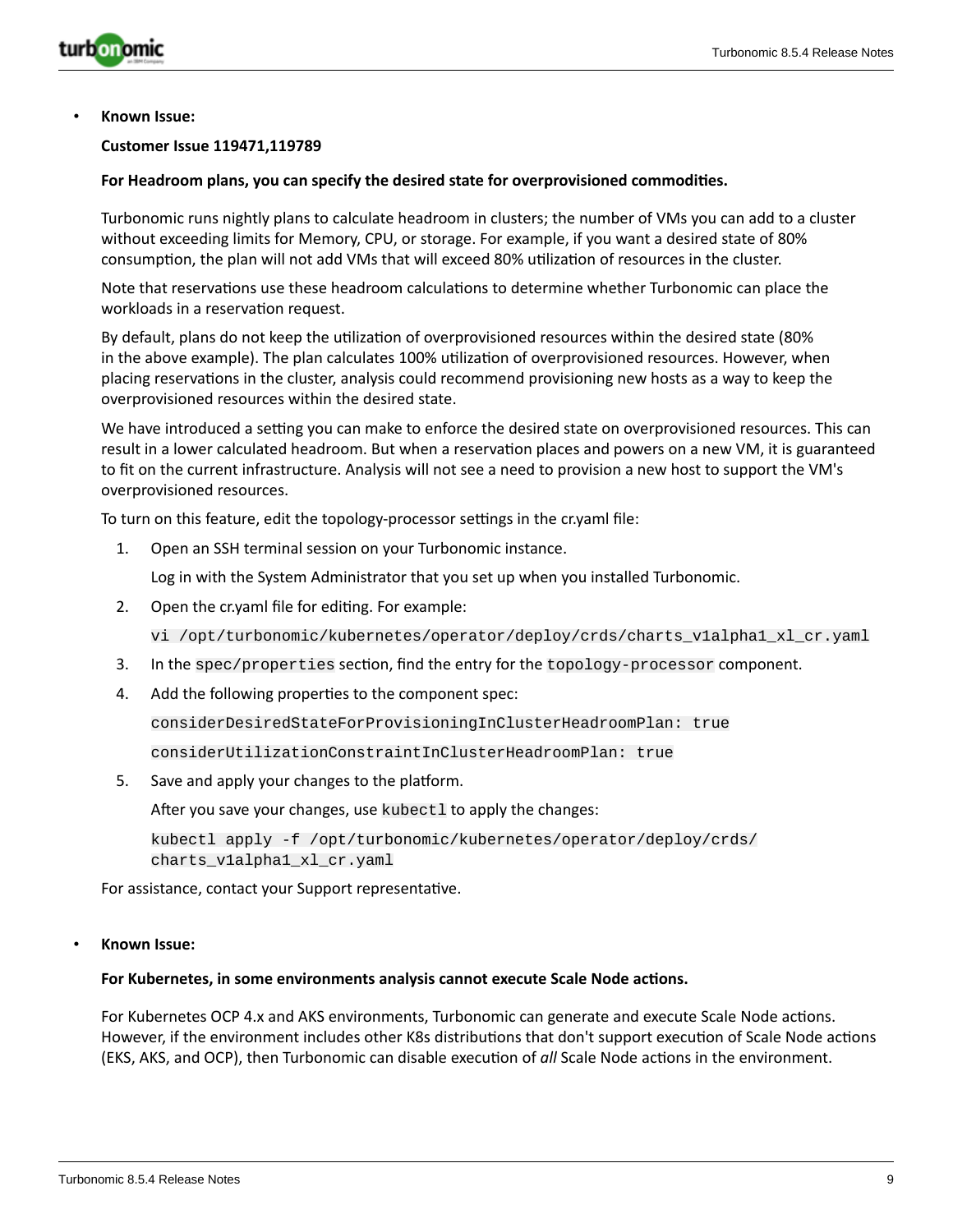

# **For Kubernetes environments with nodes running Linux with cgroup v2 enabled, you must use Kubernetes version 1.23.2 or later.**

For Kubernetes environments with nodes running Linux with cgroup v2 enabled, an issue in earlier versions of Kubernetes prevents Turbonomic from collecting CPU utilization data for the affected nodes. To collect CPU utilization from the cgroup v2 nodes, you must run Kubernetes version 1.23.2 or later.

#### • **Known Issue:**

### **Customer Issue 118620,119176**

# **For very large environments, under rare circumstances queries can lock the database and cause gaps in discovered data.**

For very large environments, it is possible for queries to lock the database, and cause gaps in discovered data. When this occurs you can see errors similar to the following:

- [RollupProcessor] : Error during rollup activity for table vm\_stats\_latest:
- [ComponentBasedTargetDumpingSettings] : Retaining 0 discovery dumps for target

If this occurs in your environment, contact your support representative for a workaround.

• **Known Issue:**

# **Billed costs shown in Turbonomic and Google Cloud Platform (GCP) do not match due to time differences.**

Billed costs shown in Turbonomic charts and GCP billing reports do not match because Turbonomic uses UTC, while GCP uses local time. However, costs shown in both places are correct and reliable.

• **Known Issue:**

# **For IBM FlashSystem, a known FlashSystem issue can cause some models to show intermittent target errors.**

For some models of IBM FlashSystem platforms, Turbonomic can show intermittent Invalid Credentials target errors. This is caused by a known FlashSystem REST service issue with platforms that have less than 64GB of memory.

If you experience this issue, use the following command to restart the FlashSystem REST service:

```
satask restartservice -service cfrest
```
Please contact your IBM FlashSystem Support representative for more information.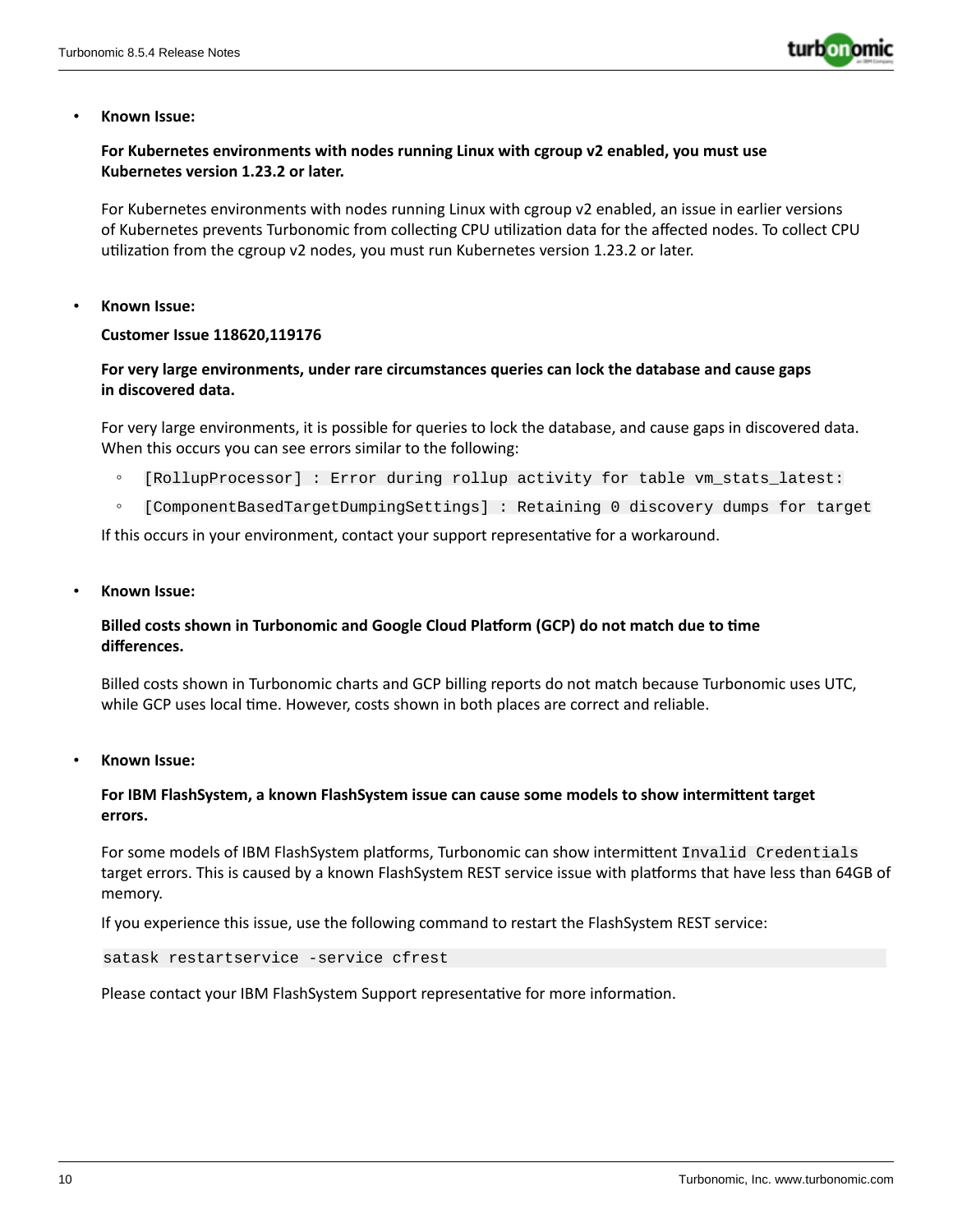

### **Customer Issue 117905**

#### **For workloads with very large disks, Storage vMotion can time out.**

Storage vMotion actions for VMs with very large disks can time out. If you experience this, contact your support representative for help changing the timeout threshold.

• **Known Issue:**

### **Customer Issue 117307**

# **When updating your installation, under rare circumstances the Topology Processor component can fail to restart.**

When updating Turbonomic, under rare circumstances the topology-processor pod can fail to restart. The log posts an error with the statement:

AccessDeniedException: /home/turbonomic/data/kv

If you experience this problem, please contact your support representative for a workaround.

• **Known Issue:**

#### **For Azure, targets in the Australia Central region can show inconsistent pricing for VM license costs.**

For Azure environments running in the Australia Central region, the pricing for license costs that is reported to Turbonomic can be incorrect. As a result, the user interface can display incorrect license costs for Linux or Windows operating system licenses.

• **Known Issue:**

### **For Azure and AWS, analysis does not consider the full cost for some workloads.**

For Azure environments, analysis considers the base OS cost, but does not consider additional costs for support or other add-on features that are bundled with the OS. The affected OS types are Ubuntu PRO, SUSE 24/7, and RHEL with HA.

For AWS environments, analysis does not consider AWS Marketplace costs.

#### • **Known Issue:**

### **For certain installation configurations, an online update can take longer than expected.**

If you have installed Turbonomic behind a firewall and opened ports for the Docker Hub services that deliver the Turbonomic, it is possible that the script onlineUpgrade. sh can take 30 to 45 minutes to complete. If you have trouble running the update, please contact your support representative.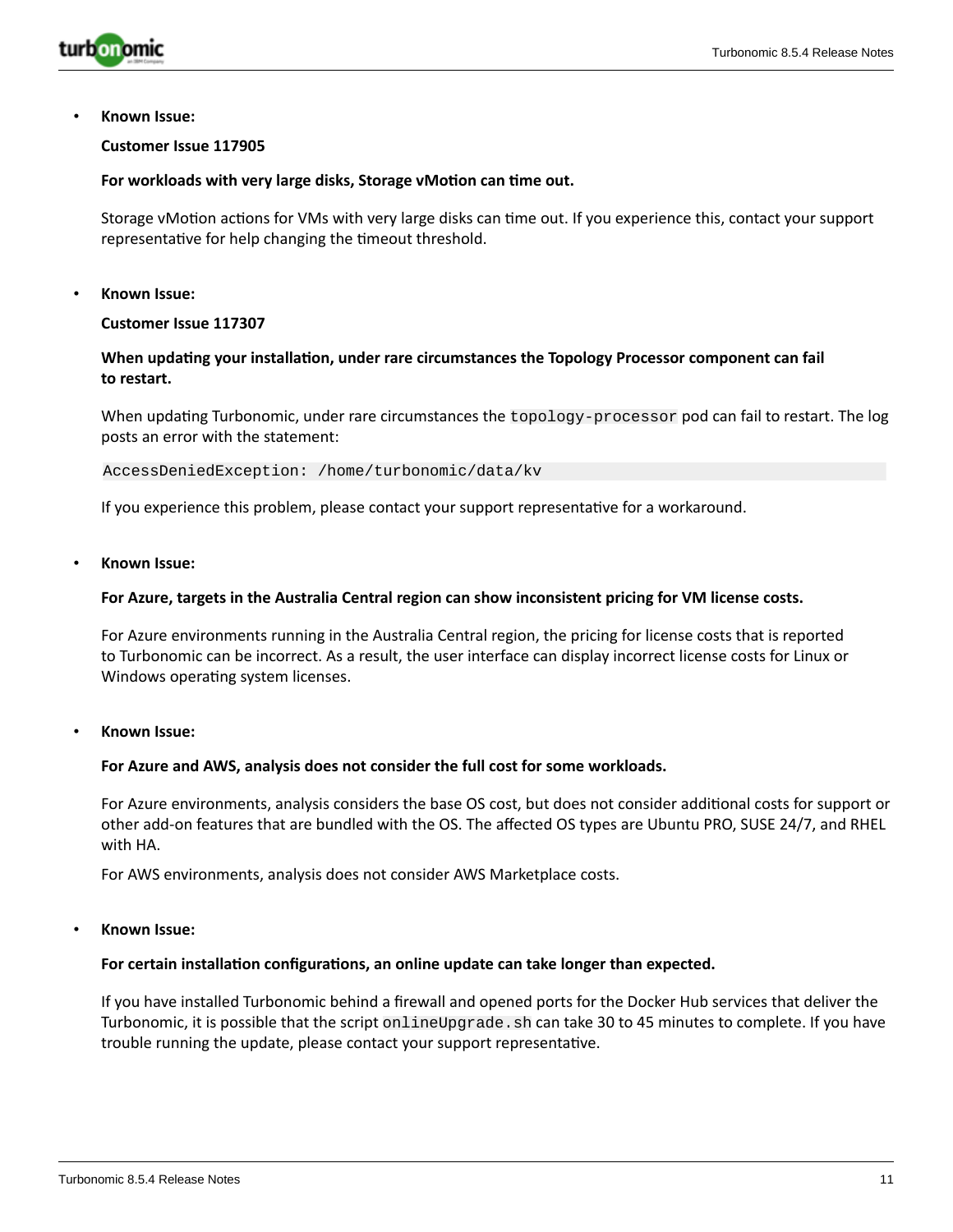

### **After updating the platform, Embedded Reports can fail to display.**

Under some circumstances, after you update Turbonomic to a new version, the Embedded Reports page can fail to display. The update appears to have completed successfully, but the Embedded Reports components appear to be running and ready. However, when you click on the Embedded Reports button, you get the following error:

failed to log in as user, specified in auth proxy header.

This can occur when the host VM takes a long time to completely start up all the platform components. If you encounter this problem, make sure all the components are running, and then execute the following command to restart the grafana pod:

kubectl delete pod -l app=grafana

For assistance, contact your support representative.

### • **Known Issue:**

# **For Citrix XenCenter environments with VMs that share storage, analysis can report excess capacity for thin-provisioned storage.**

For Citrix Hypervisor targets, analysis can calculate thin-provisioned capacity for storage. However, if multiple VMs share that storage, the calculated storage capacity can be doubled for each additional VM.

• **Known Issue:**

### **Customer Issue 116930**

# **For Fabric environments, when you scope the view to Datacenter the supply chain can fail to include all the related Host entities.**

For environments that include Fabric targets, under some circumstances a view that you scope to the Datacenter might not include all the related Host entities. This can happen for hosts that include the hyphen character ("-") in the Host name. For example, for Cisco UCS targets, the supply chain will not show UCS hosts (that use the hyphen character in their names) when you scope to the Datacenter entity.

• **Known Issue:**

#### **Customer Issue 115635**

### **For Azure, under some circumstances a successful scaling action appears in the logs as failed.**

For Azure environments that include Availability Sets, under some circumstances a successful scaling action appears in the Turbonomic logs as failed.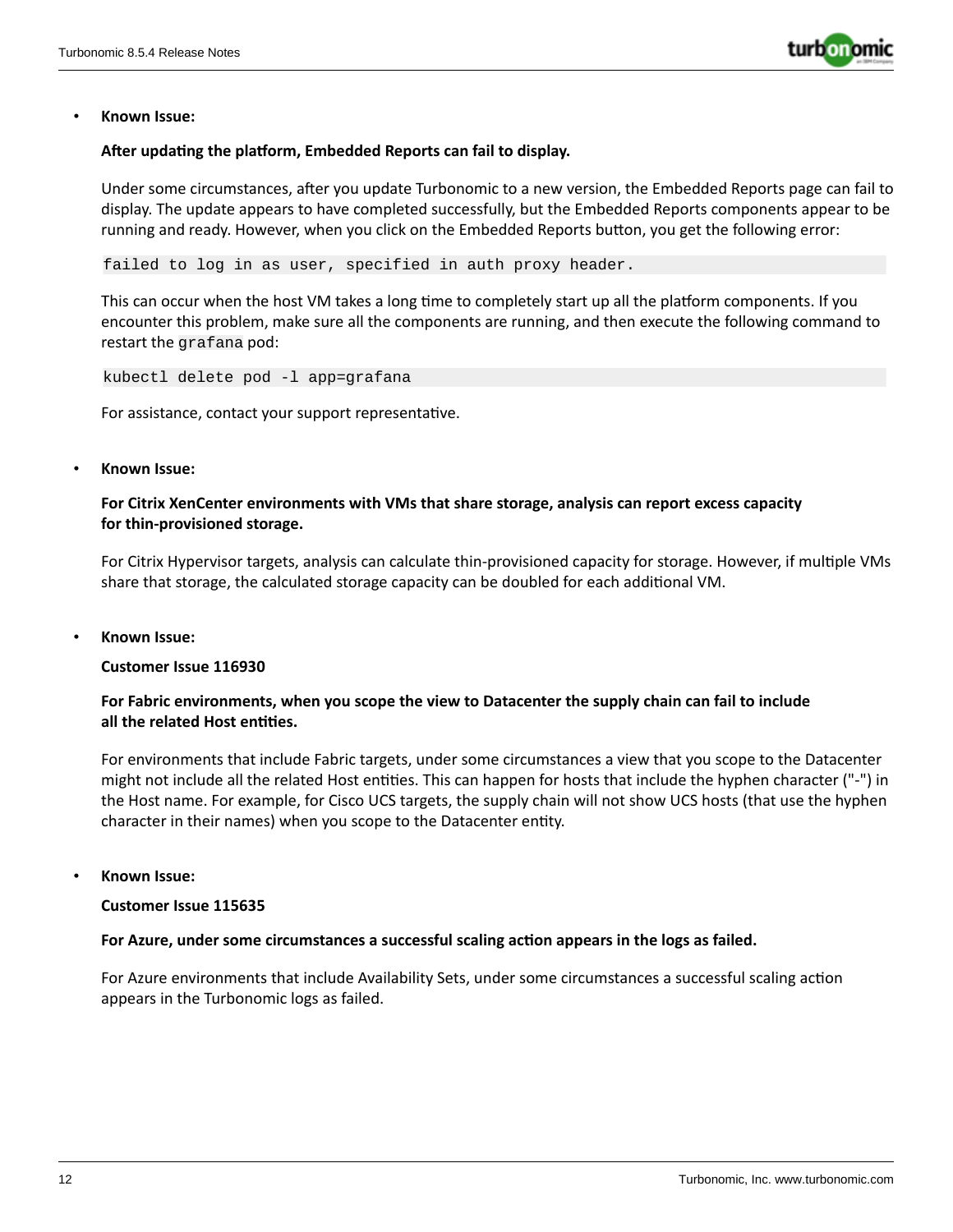

#### **Customer Issue 114942,118692**

# **With Executed Actions charts, some data is missing for actions on entities that have been removed from the environment.**

When you view Executed Actions charts or export data from them, some data is missing for actions on entities that have been removed from the environment. For example, assume an action was executed on a storage volume, and that volume has later been removed from the environment. In that case, the exported data for that action will not include values that describe the removed volume.

#### • **Known Issue:**

### **For Azure, if you connect the target through a proxy, then the target does not discover unattached storage volumes.**

For Azure environments, if you connect to the Azure target through a proxy, then Turbonomic does not discover unattached volumes.

This issue occurs because the AzureVolumes probe must update the version of the azure-storage-sdk that it uses.

#### • **Known Issue:**

#### **The Onboarding wizards can sometimes fail to close.**

When you first install Turbonomic, the user interface displays onboarding wizards to walk you through setting up your license, and configuring your first target. Under some circumstances, the button to end the wizard's workflow does not close the wizard. That can result in blocking you from continuing your Turbonomic session.

If the onboarding wizard does not close when you click **End Setup**, refresh the browser. That should close the wizard and leave you on the last user interface page that you visited.

#### • **Known Issue:**

### **For Kubernetes environments, when you enable Feedback and Diagnostics for your installation, the collected data can include Kubernetes cluster names.**

To help us improve the product, you can enable Turbonomic to collect anonymized and non-confidential data as you go about using the product. However, because of the way Kubernetes discovery works for Turbonomic, the collected data includes the names of any Kubernetes clusters that you have set up as targets. We do not make use of those cluster names in any way.

If you do not want Turbonomic to collect these cluster names, then you can navigate to **Settings / Maintenance Options / Feedback and Diagnostics** and turn off the option to share anonymized usage data.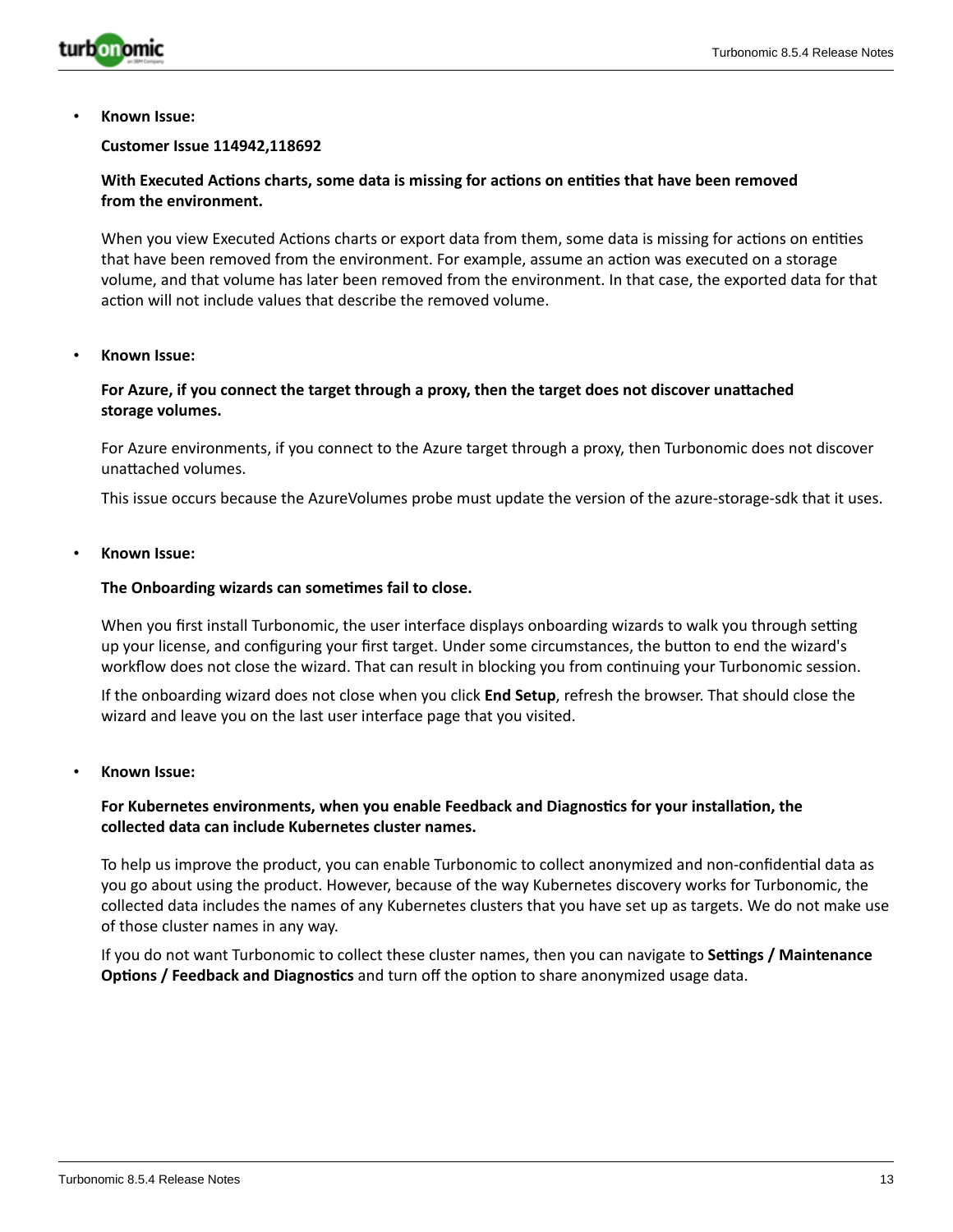

#### **Changes to a policy do not immediately show up in the user interface view of the affected scope.**

When you set the scope of the Turbonomic view to a group, you can then view the automation policies that impact the given group. If you edit a policy for that group (in Settings: Policies), and then scope the view to that group again, the policy changes do not appear in the display for that group.

The display should update within ten minutes, after the next round of incremental discovery. If the condition persists, log out of your session and log in again to update the display.

#### • **Known Issue:**

#### **Customer Issue 113340**

#### **Hitachi Vantara targets can incorrectly show multiple compliance actions.**

For Hitachi Vantara environments that enable storage replication, Turbonomic can generate repeated actions of the type, Reconfigure Storage to Provide Extent. In addition, replica storage entities and their providers can show incorrect utilization values.

#### • **Known Issue:**

When creating an automation policy, you can assign two or more schedules to the Action Execution Schedule setting. If the action is one that cannot be executed by Turbonomic, then for Service Now integrations the action appears in the Change Requests for display, only. Also, such an action is *only* affected by the first schedule in the policy.

### • **Known Issue:**

# **For Migrate to Cloud plans, under rare circumstances the plan's actions list can show duplicate entries.**

For Migrate to Cloud plans, under rare circumstances the plan's actions list can show duplicate entries.

#### • **Known Issue:**

#### **For Azure environments, discovery does not support the Brazil Southeast region.**

For Azure environments, Turbonomic does not discover the Brazil Southeast region. Azure provides this region only to give business continuity and disaster recovery to workloads in Brazil South that require data residence.

The user interface does not display the Brazil Southeast region in any lists or charts. Also, if you do have workloads on that region, Turbonomic will not discover those workloads.

• **Known Issue:**

For ServiceNow environments, Turbonomic fails to save any automation policy that sets the Action Type to **Request Approval from ServiceNow**.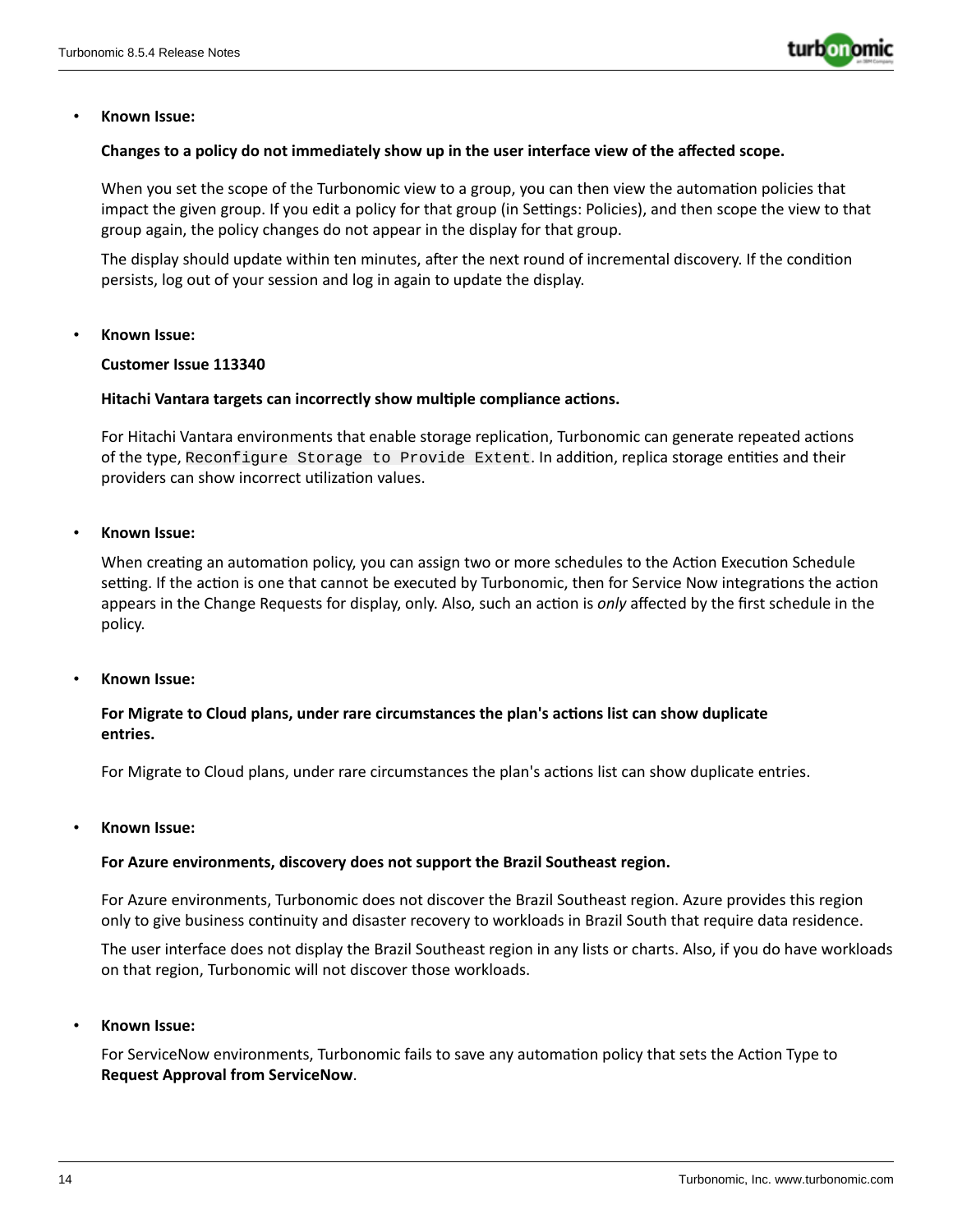

# **For AppDynamics environments, the platform cannot discover Database Servers if the target authentication uses oAuth for credentials.**

For AppDynamics environments, Turbonomic cannot discover Database Servers if the target authentication uses oAuth for credentials.

• **Known Issue:**

# **For Application Component automation policies, the user interface allows you to make conflicting settings.**

The Action Generation setting can show incorrect values that you can choose for the policy. As a result, you cannot save the policy.

• **Known Issue:**

# **For ServiceNow environments, the user interface allows you to set orchestration for actions that the ServiceNow integration does not support.**

For ServiceNow environments, the Turbonomic user interface allows you to set orchestration for actions that the ServiceNow integration does not support. If you configure orchestration for these actions, then either the action never generates a ServiceNow CR, or the action can fail when the CR is approved.

The actions you can configure but will not generate a CR are:

- Storage Suspend
- VSan Storage Resize

Note that storage resize for a VSan is accomplished by provision/suspend of Host. You should not configure ServiceNow orchestration for VSan Storage Resize. However, Host Provision is not currently supported for ServiceNow orchestration (see next).

- Host Provision
- File Delete
- Application Component No actions are supported

The actions you can configure but that can fail include actions that you must also configure for execution on the affected targets. These actions include:

◦ Host Suspend

For this action to succeed, it must be enabled in the given hypervisor, and there must be no VMs currently running on that host.

◦ Storage Provision

Currently Turbonomic can only execute a CR for this action on Pure and Dell Compellent storage.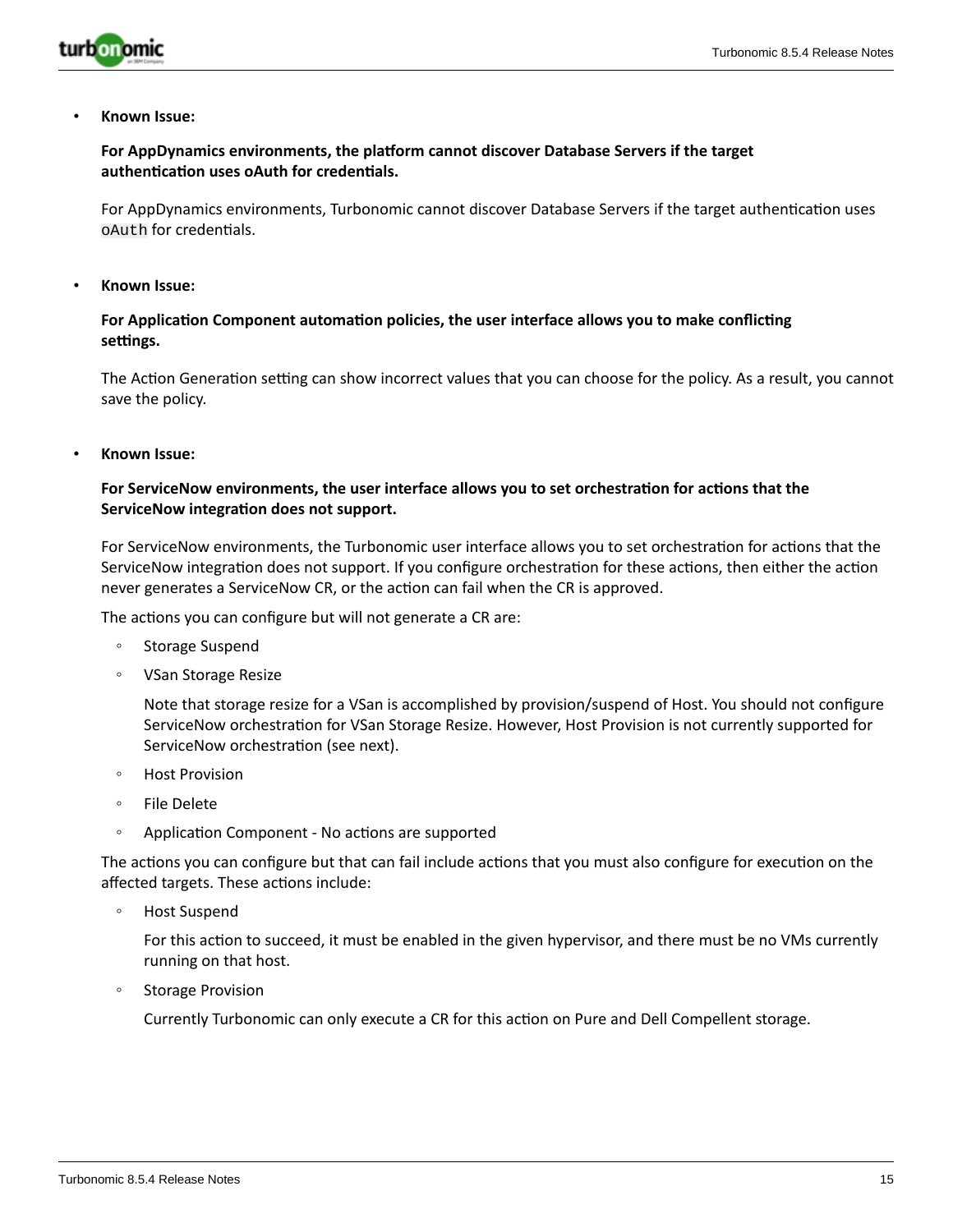

### **The user interface does not currently show the billed costs for some Azure resource groups.**

For Azure environments, when you inspect resource groups, Turbonomic does not currently show the billed costs for those resource groups.

#### • **Known Issue:**

**Customer Issue 111396**

# **For cloud environments, under rare circumstances analysis can recommend resizing a VM to an instance type that is older and less capable than an equally priced instance type.**

Under most circumstances, when a cloud provider offers a new instance type that is meant to replace an older type, the provider offers it at a lower cost. In at least one instance we have seen a case with identical costs for the newer and older instance types. If this occurs, and capacity and cost are equal, Turbonomic cannot ensure that it chooses the newer instance type.

To work around this issue, you can create an Action Automation policy that excludes the older instance type.

• **Known Issue:**

#### **The All Actions chart does not include pending actions for databases or database servers.**

The All Actions chart does not include pending actions for databases or database servers.

• **Known Issue:**

### **Customer Issue 110123**

### **There is a memory limit for the data you can download from the All Actions chart.**

There is a memory limit for the data you can download from the All Actions chart. For example, assume you have executed many actions over time in your environment. As a result, the list of all executed actions might exceed the data limit. In that case, downloading a CSV file from the All Actions chart will fail.

#### • **Known Issue:**

#### **Under rare circumstances, the etcd.service can fail.**

Under rare circumstances the Turbonomic platform stops responding. This occurs when etcd.service fails. When it does occur, you should see the following error:

Error response from daemon: endpoint with name etcd1 already exists in network host

To recover from this situation, restart the docker service for the Turbonomic platform. execute the command: sudo systemctl restart docker.service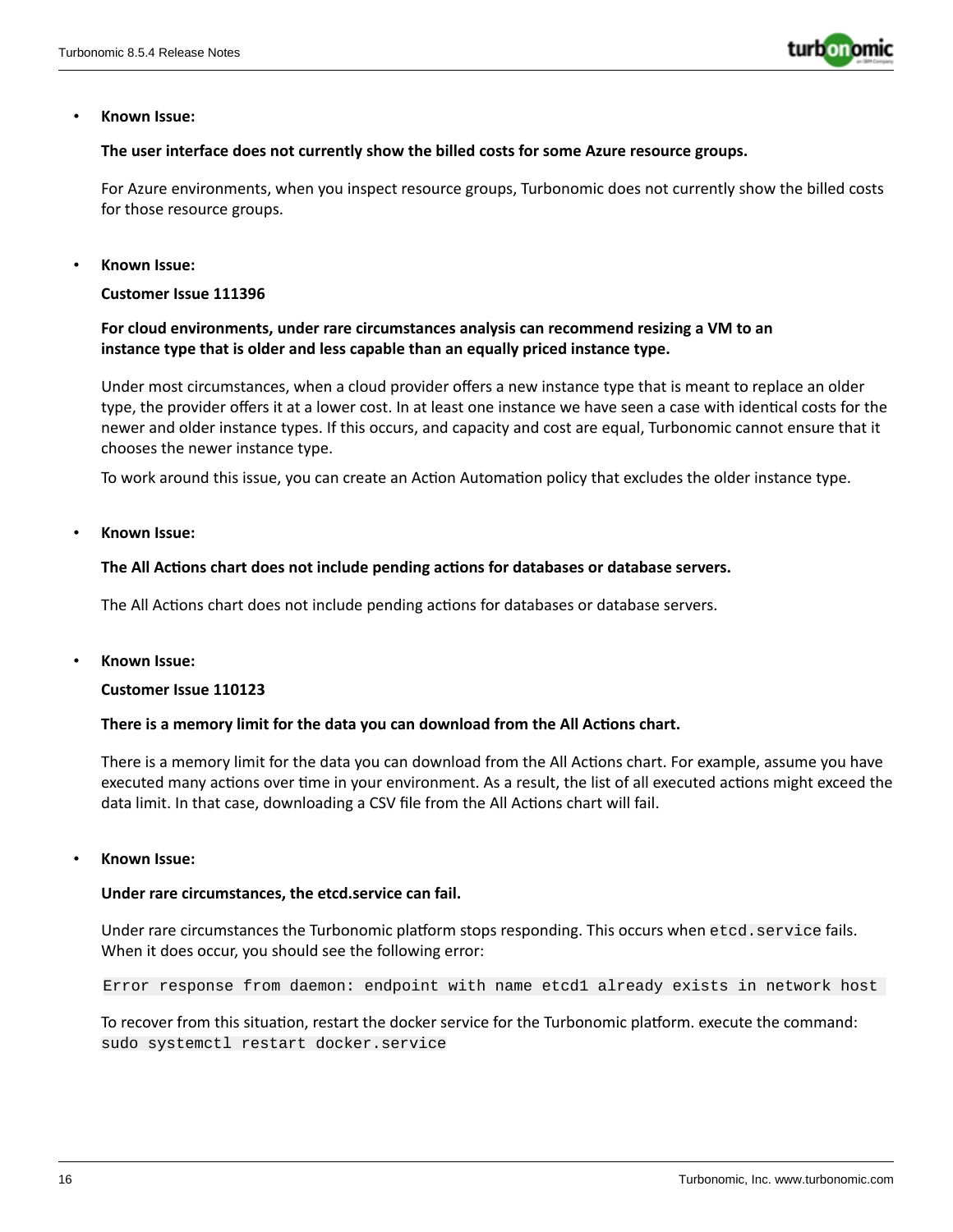

#### **You must use certain templates when using PLACE to set up reservations or deployments.**

When you use the **PLACE** page to set up a reservation or a deployment, you choose the templates to represent the workload you will deploy. The templates you choose must include an **Image** specification that gives the path to the VM package, and optional placement constraints.

Typically, you will use templates that are discovered through your hypervisor targets. Along with discovering resource capacities for the given VM, Turbonomic should also discover the Image specification for a given discovered template. However, in this version Turbonomic does not discover the Image descriptions. In addition, discovered templates and their image specifications are read-only. For this reason, you cannot set up placement or reservations using discovered templates.

#### • **Known Issue:**

# **For resources that do not support Reserved Capacity, charts can show them with zero reserved capacity.**

Ring charts that show the utilization of different resources show a yellow segment whenever the Reserved Capacity for the resource is zero. For some resources there is no concept of reserved capacity, yet the ring chart still shows a yellow segment.

#### • **Known Issue:**

#### **Optimized Improvements for plans do not include hosts to provision.**

For cases where actions indicate provisioning new hosts, the Optimized Improvements chart does not include the hosts to provision in the After Plan section.

#### • **Known Issue:**

#### **Customer Issue 99189,99805**

#### **In vCenter environments, you might see high storage latency, or excessive storage provision.**

In vCenter environments, you might see unusually high storage latency values or excessive recommendations to provision new storage. There is a known problem with the storage latency values that vCenter Server versions 6.5.u1x and earlier return via the API. These versions can return unusually high storage latency values.

Turbonomic considers storage latency when calculating whether to move a VM to existing storage, or whether to provision new storage. Because of this known problem, Turbonomic can incorrectly recommend provisioning storage when moves are appropriate.

If you encounter this problem, then you should create a policy that disables storage moves for VMs that are managed by vCenter Server versions 6.5.u1x and earlier. To create this policy:

- Create a VM group that contains all the affected VMs. Note that Turbonomic automatically creates a group named VMs\_vCenter that you might be able to use.
- Create a new VM automation policy. This policy will disable storage move actions.